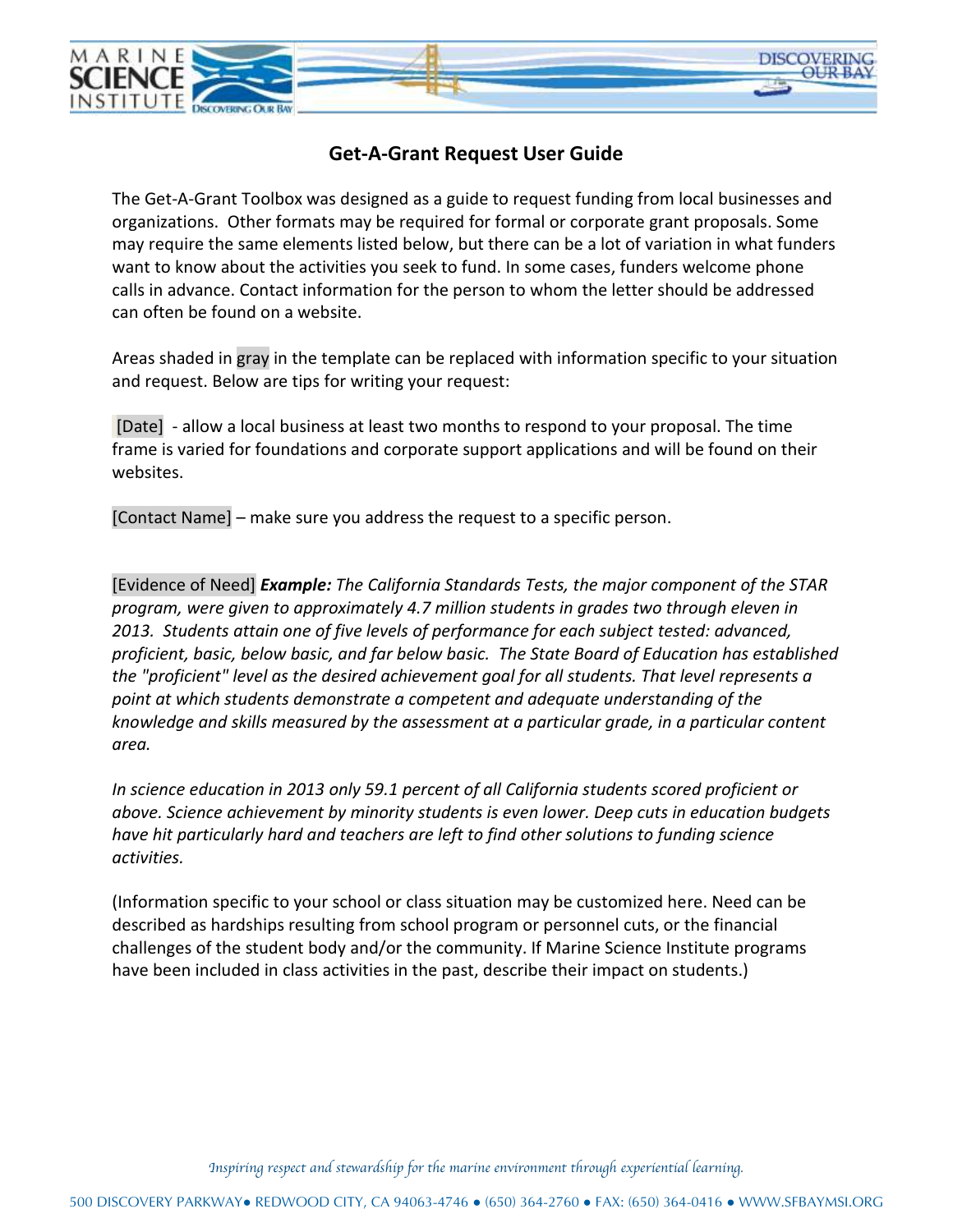

[Program Description] – Enter a description of the MSI program(s) you hope to fund. These programs are currently available for San Francisco Bay area students:

- 1. *Discovery Voyage*: Students spend a half-day as scientists aboard our 90-foot marine research vessel on San Francisco Bay. They use a trawl net to catch fishes including sharks and rays, collect and examine plankton, run hydrology tests, and delve through mud samples to discover fascinating invertebrates. A variation of this program focuses on delta ecosystems. (4 hours)
- 2. *Shoreside Program*: This is a land-based version of the Discovery Voyage that takes place at MSI's oyster shell beach, pier and fully equipped Discovery Lab on the shore of the Bay. (3 hours)
- 3. *Inland Voyage*: This outreach program brings the Bay and Pacific Ocean to students in the classroom. Hands-on learning activities feature sharks, fish, crab and other live marine animals and students learn about estuary and marine environments.
- 4. *Ocean Lab:* This land-based program for older students introduces the concepts of scientific classification and taxonomy. (2.5 hours)
- 5. *Tidepool Expedition*: Students explore the rocky shore ecosystem at Pillar Point tide pools in Half Moon Bay. (2.5 hours)
- 6. *Marsh and Beach Exploration:* Pescadero State Beach is the backdrop for students to investigate sandy beach, marsh, and mudflat ecology. (2.5 hours)
- 7. *Canoes in Sloughs*: This canoe expedition introduces students to wetland ecosystems and their importance to human and animal life. (5 hours)
- 8. *Biomimicry*: This multiple-exposure program teaches students to imitate nature's designs and strategies to meet human needs in a sustainable way. Students examine the different adaptations of San Francisco Bay marine life in an introductory classroom session, followed by a Discovery Voyage that culminates in a design challenge. (5.5 hours)
- 9. *Scientific Method Combination:* Students experience the entire scientific method in a series of three hands-on programs in which they collect environmental monitoring data from one of three habitats: the San Francisco Bay, Pescadero State Beach, or Pillar Point Tidepools. (4-5.5 hours)

In 2014-2016, the Marine Science Institute plans three new **multiple-exposure offerings**:

- *Classroom Biomimicry:* A new version of our Biomimicry program will take place in one or two successive classroom sessions providing a more cost-efficient format that is a better scheduling option for older students.
- *Wonders of Watersheds*: Students will learn about human impact issues on water quality in three field trip exposures: a classroom introduction to watersheds; a trip to Arroyo Ojo de Agua creek to conduct water tests; and a Canoes in Sloughs program in Redwood Creek.
- *Habitat Combination*: These duos combine a habitat-focused classroom visit with a field trip to that same habitat: